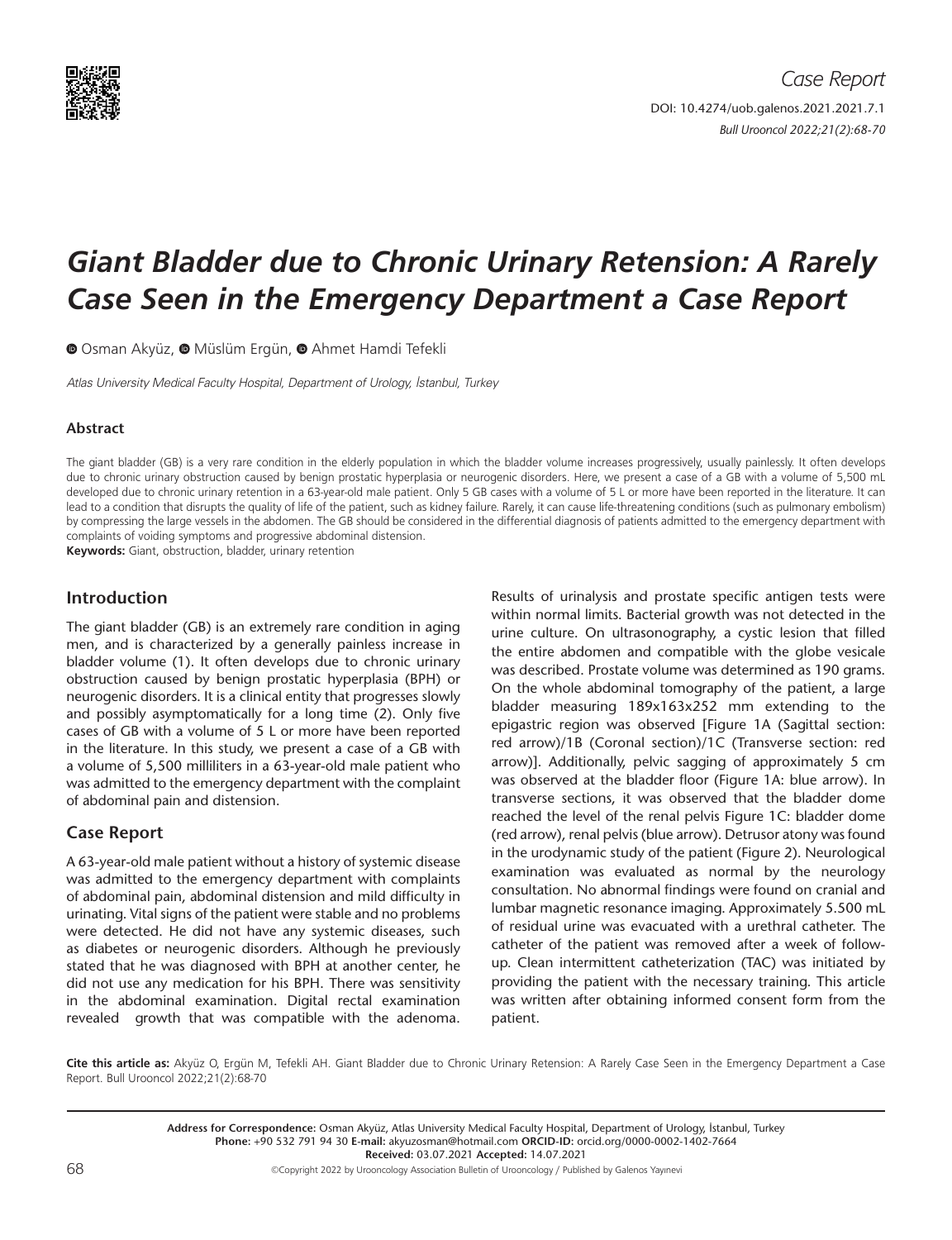## **Discussion**

GB is a condition characterized by a progressive increase in bladder volume without pain due to chronic urinary retention (CUR). Unlike acute urinary retention, which is a sudden and painful condition, CUR is usually painless and can be palpated even after urinating. To diagnose CUR, post-void residual urine volume (PVRV) is measured in patients who can urinate, and bladder volume in men who cannot urinate. Neurological disorders such as insufficient detrusor activity, diabetic neuropathy, and causes such as BPH leading to prolonged bladder outlet obstruction may lead to CUR (3). In the cystometry of our case, decreased bladder filling pressure, atonic detrusor and high PVRV were detected. There was no dilatation in the upper urinary system. In the literature, a case of GB with a volume of 6 liters has been reported, which is called idiopathic because the etiological cause could not be determined (4). However, in this study, there is no data showing that a urodynamic study was conducted on the patient to detect bladder outlet obstruction or detrusor atony. The fact that all five cases with a bladder volume of 5 liters or more reported in the literature are male, is important in terms of showing the additional contribution of BPH to the development of GB, even if diabetic neuropathy is shown as an etiological factor in some (5).

Patients may present with complaints such as difficulty in urination in cases where the etiology is bladder outlet obstruction such as BPH. Additionally, GB may cause symptoms such as abdominal pain, distension and constipation by compressing the surrounding organs. Similarly, compression of the vena cava inferior may cause edema in the lower extremities due to vena cava inferior syndrome (VCIS) (2). However, BPHrelated GB has been reported in 30 cases with VCIS with smaller PVRVs (1). Another case with pulmonary artery embolism due to VCIS caused by a 5 liters GB has also been reported (6). Although ultrasonography is the gold standard diagnostic tool, neighboring organs cannot be evaluated clearly due to the GB. Computed tomography can be performed to reveal the problems that may occur in adjacent organs due to external compression. Urodynamic tests should be performed to reveal bladder outlet obstruction or detrusor atony.



**Figure 1.** A. Sagittal view of the bladder on abdominal CT (red arrow). Approximately 5 cm of pelvic saging is observed at the bladder floor (blue arrow). B. Coronal view of the bladder on abdominal CT. C. Transverse sections of the abdominal CT show the bladder dome (red arrow) reaching the renal pelvis (blue arrow) level CT: Computed tomography



**Figure 2.** Image of the patient's urodynamic study